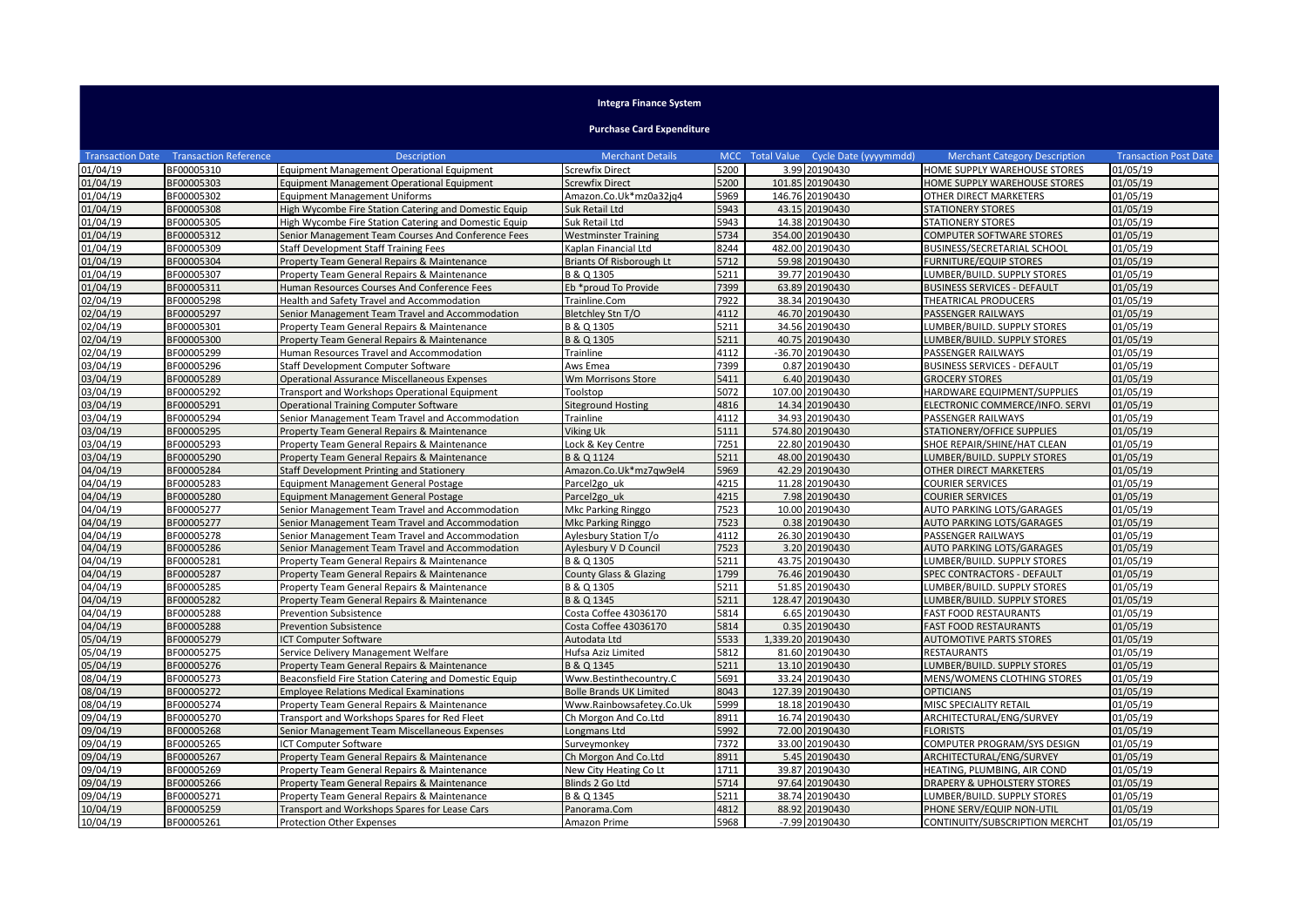| 10/04/19 | BF00005264 | <b>ESMCP Miscellaneous Expenses</b>               | Www.Cfoaservices.Co.Uk        | 8699 | 360.00 20190430    | <b>MEMBER ORGANIZATIONS - DEF</b>    | 01/05/19 |
|----------|------------|---------------------------------------------------|-------------------------------|------|--------------------|--------------------------------------|----------|
| 10/04/19 | BF00005263 | Research and Development Subsistence              | Frankie & Bennys 1949         | 5812 | 29.00 20190430     | <b>RESTAURANTS</b>                   | 01/05/19 |
| 10/04/19 | BF00005260 | <b>Protection Subsistence</b>                     | Co-Op Group 310400            | 5411 | 9.35 20190430      | <b>GROCERY STORES</b>                | 01/05/19 |
| 10/04/19 | BF00005262 | Senior Management Team Travel and Accommodation   | Apcoa - Nwr Leeds             | 7523 | 20.00 20190430     | AUTO PARKING LOTS/GARAGES            | 01/05/19 |
| 10/04/19 | BF00005257 | Property Team General Repairs & Maintenance       | Ao Retail Limited             | 5722 | 327.00 20190430    | HOUSEHOLD APPLIANCE STORES           | 01/05/19 |
| 10/04/19 | BF00005258 | Property Team General Repairs & Maintenance       | B & Q 1305                    | 5211 | 7.04 20190430      | LUMBER/BUILD. SUPPLY STORES          | 01/05/19 |
| 11/04/19 | BF00005248 | Broughton Fire Station Travel and Accommodation   | Mkc Parking Ringgo            | 7523 | 1.50 20190430      | <b>AUTO PARKING LOTS/GARAGES</b>     | 01/05/19 |
| 11/04/19 | BF00005248 | Broughton Fire Station Travel and Accommodation   | Mkc Parking Ringgo            | 7523 | 0.38 20190430      | AUTO PARKING LOTS/GARAGES            | 01/05/19 |
| 11/04/19 | BF00005249 | Staff Development Travel and Accommodation        | Trainline                     | 4112 | 74.55 20190430     | PASSENGER RAILWAYS                   | 01/05/19 |
| 11/04/19 | BF00005254 | Staff Development Travel and Accommodation        | Chiltern Rail Ringgo          | 7523 | 8.70 20190430      | AUTO PARKING LOTS/GARAGES            | 01/05/19 |
| 11/04/19 | BF00005246 | <b>ESMCP Travel and Accommodation</b>             | Aerling 2sgain Crothe         | 3043 | 295.96 20190430    | <b>AER LINGUS</b>                    | 01/05/19 |
| 11/04/19 | BF00005250 | Urban Search and Rescue Dog Handling Costs        | Www.Solentplastics.Co.        | 7399 | 177.48 20190430    | <b>BUSINESS SERVICES - DEFAULT</b>   | 01/05/19 |
| 11/04/19 | BF00005256 | Health and Safety Printing and Stationery         | Parcel2go uk                  | 4215 | 11.28 20190430     | <b>COURIER SERVICES</b>              | 01/05/19 |
| 11/04/19 | BF00005247 | Urban Search and Rescue Dog Handling Costs        | <b>Auto Electrical Servic</b> | 5065 | 1,440.00 20190430  | ELECTRICAL PARTS/EQUIPMENT           | 01/05/19 |
| 11/04/19 | BF00005253 | Senior Management Team Subsistence                | Wagamama Aylesbury            | 5812 | 44.20 20190430     | <b>RESTAURANTS</b>                   | 01/05/19 |
| 11/04/19 | BF00005252 | Property Team General Repairs & Maintenance       | C Brewer & Sons               | 5211 | 122.40 20190430    | LUMBER/BUILD. SUPPLY STORES          | 01/05/19 |
| 11/04/19 | BF00005251 | Property Team General Repairs & Maintenance       | B & Q 1305                    | 5211 | 34.08 20190430     | LUMBER/BUILD. SUPPLY STORES          | 01/05/19 |
| 11/04/19 | BF00005255 | Property Team General Repairs & Maintenance       | C Brewer & Sons               | 5211 | 49.81 20190430     | LUMBER/BUILD. SUPPLY STORES          | 01/05/19 |
| 12/04/19 | BF00005243 | Property Team General Repairs & Maintenance       | Lock & Key Centre             | 7251 | 69.60 20190430     | SHOE REPAIR/SHINE/HAT CLEAN          | 01/05/19 |
| 12/04/19 | BF00005242 | <b>Equipment Management Operational Equipment</b> | Amzn Mktp Uk*mz4ba3ht4        | 5942 | 12.30 20190430     | <b>BOOK STORES</b>                   | 01/05/19 |
| 13/04/19 | BF00005241 | Amersham Fire Station Travel and Accommodation    | P1 Parking P+r Hoofdd         | 7523 | 38.63 20190430     | AUTO PARKING LOTS/GARAGES            | 01/05/19 |
| 13/04/19 | BF00005232 | Amersham Fire Station Travel and Accommodation    | <b>Bp Hoofddorp</b>           | 5541 | 47.63 20190430     | <b>SERVICE STATIONS</b>              | 01/05/19 |
| 13/04/19 | BF00005238 | Amersham Fire Station Travel and Accommodation    | <b>Eurotunnel Presale</b>     | 4789 | 38.00 20190430     | <b>TRANSPORTATION SVCS - DEFAULT</b> | 01/05/19 |
| 13/04/19 | BF00005245 | Amersham Fire Station Travel and Accommodation    | Novotel Amsterd.Schipo        | 7011 | 520.86 20190430    | HOTELS/MOTELS/RESORTS                | 01/05/19 |
| 13/04/19 | BF00005236 | Human Resources Courses And Conference Fees       | Holiday Inn Aylesb            | 7011 | 1,000.00 20190430  | HOTELS/MOTELS/RESORTS                | 01/05/19 |
| 13/04/19 | BF00005244 | Human Resources Courses And Conference Fees       | Holiday Inn Aylesb            | 7011 | 83.42 20190430     | HOTELS/MOTELS/RESORTS                | 01/05/19 |
| 13/04/19 | BF00005240 | Human Resources Courses And Conference Fees       | Holiday Inn Aylesb            | 7011 | -1,000.00 20190430 | HOTELS/MOTELS/RESORTS                | 01/05/19 |
| 13/04/19 | BF00005236 | Human Resources Courses And Conference Fees       | Holiday Inn Aylesb            | 7011 | 194.00 20190430    | HOTELS/MOTELS/RESORTS                | 01/05/19 |
| 14/04/19 | BF00005234 | CT Computer Hardware                              | Amznmktplace Amazon.Co.Uk     | 5999 | 13.59 20190430     | MISC SPECIALITY RETAIL               | 01/05/19 |
| 15/04/19 | BF00005239 | Amersham Fire Station Travel and Accommodation    | Foreign Exchange Fee          | 0000 | 1.06 20190430      | MISSING MERCHANT CATEGORY            | 01/05/19 |
| 15/04/19 | BF00005237 | Amersham Fire Station Travel and Accommodation    | Foreign Exchange Fee          | 0000 | 14.32 20190430     | MISSING MERCHANT CATEGORY            | 01/05/19 |
| 15/04/19 | BF00005235 | Property Team Printing and Stationery             | Mfs Reprographics Limi        | 7338 | 18.00 20190430     | QUICK COPY/REPRO SERVICES            | 01/05/19 |
| 16/04/19 | BF00005233 | Transport and Workshops Travel and Accommodation  | Easyjet Ex17pmn               | 3245 | 108.96 20190430    | <b>ATLANTISAIR</b>                   | 01/05/19 |
| 16/04/19 | BF00005230 | Round Coppice Farm Incident Agency Services       | Pp*fireguardIt                | 1520 | 420.00 20190430    | GEN CONTRACTORS RESIDENTL/COML       | 01/05/19 |
| 16/04/19 | BF00005229 | Property Team General Repairs & Maintenance       | Seton                         | 5099 | 45.00 20190430     | <b>DURABLE GOODS - DEFAULT</b>       | 01/05/19 |
| 16/04/19 | BF00005231 | Property Team General Repairs & Maintenance       | B & Q 1305                    | 5211 | 146.00 20190430    | LUMBER/BUILD. SUPPLY STORES          | 01/05/19 |
| 17/04/19 | BF00005228 | Amersham Fire Station Travel and Accommodation    | Foreign Exchange Fee          | 0000 | 1.31 20190430      | MISSING MERCHANT CATEGORY            | 01/05/19 |
| 17/04/19 | BF00005222 | <b>Equipment Management Operational Equipment</b> | Sp * Totallybelts             | 5734 | 16.76 20190430     | <b>COMPUTER SOFTWARE STORES</b>      | 01/05/19 |
| 17/04/19 | BF00005227 | <b>Equipment Management Operational Equipment</b> | L & S Engineers Ltd           | 5251 | 50.14 20190430     | <b>HARDWARE STORES</b>               | 01/05/19 |
| 17/04/19 | BF00005223 | <b>Operational Training Computer Software</b>     | Rocketgenius, Inc.            | 5045 | 45.29 20190430     | COMPUTERS/PERIPHERALS/SOFTWARE       | 01/05/19 |
| 17/04/19 | BF00005225 | Senior Management Team Travel and Accommodation   | Www.Europarks.Com             | 7523 | 50.00 20190430     | AUTO PARKING LOTS/GARAGES            | 01/05/19 |
| 17/04/19 | BF00005226 | <b>Prevention Subsistence</b>                     | Odeon                         | 7832 | 6.00 20190430      | <b>MOTION PICTURE THEATRES</b>       | 01/05/19 |
| 17/04/19 | BF00005226 | <b>Prevention Subsistence</b>                     | Odeon                         | 7832 | 3.30 20190430      | <b>MOTION PICTURE THEATRES</b>       | 01/05/19 |
| 18/04/19 | BF00005220 | <b>Employee Relations Welfare</b>                 | Mental Health Foundati        | 8398 | 83.00 20190430     | <b>CHARITABLE/SOC SERVICE ORGS</b>   | 01/05/19 |
| 18/04/19 | BF00005224 | <b>Operational Training Computer Software</b>     | Foreign Exchange Fee          | 0000 | 1.25 20190430      | MISSING MERCHANT CATEGORY            | 01/05/19 |
| 18/04/19 | BF00005219 | Senior Management Team Travel and Accommodation   | Paybyphone                    | 7523 | 5.20 20190430      | AUTO PARKING LOTS/GARAGES            | 01/05/19 |
| 18/04/19 | BF00005221 | Property Team General Repairs & Maintenance       | Tesco Pfs 3836                | 5541 | 11.06 20190430     | <b>SERVICE STATIONS</b>              | 01/05/19 |
| 23/04/19 | BF00005217 | Property Team General Repairs & Maintenance       | Cricklewood Electronics L     | 5732 | 134.40 20190430    | <b>ELECTRONICS SALES</b>             | 01/05/19 |
| 23/04/19 | BF00005215 | Amersham Fire Station Travel and Accommodation    | Trainline.Com                 | 7922 | 34.22 20190430     | <b>THEATRICAL PRODUCERS</b>          | 01/05/19 |
| 23/04/19 | BF00005213 | Amersham Fire Station Travel and Accommodation    | Trainline.Com                 | 7922 | 31.27 20190430     | <b>THEATRICAL PRODUCERS</b>          | 01/05/19 |
| 23/04/19 | BF00005212 | <b>Protection Miscellaneous Expenses</b>          | <b>Esso Bicester Services</b> | 5541 | 19.99 20190430     | <b>SERVICE STATIONS</b>              | 01/05/19 |
| 23/04/19 | BF00005214 | <b>Equipment Management Operational Equipment</b> | Amznmktplace Amazon.Co.Uk     | 5999 | 26.20 20190430     | MISC SPECIALITY RETAIL               | 01/05/19 |
| 23/04/19 | BF00005218 | Property Team General Repairs & Maintenance       | Briants Of Risborough Lt      | 5712 | 4.79 20190430      | <b>FURNITURE/EQUIP STORES</b>        | 01/05/19 |
| 23/04/19 | BF00005216 | <b>Prevention Courses And Conference Fees</b>     | Eb *national Hoarding         | 7399 | 69.58 20190430     | <b>BUSINESS SERVICES - DEFAULT</b>   | 01/05/19 |
| 24/04/19 | BF00005210 | <b>Operational Training Computer Software</b>     | Dnh*sucuri Website Securi     | 5734 | 9.30 20190430      | COMPUTER SOFTWARE STORES             | 01/05/19 |
| 24/04/19 | BF00005206 | Transport and Workshops Travel and Accommodation  | Www.Hxpayments.Com            | 7523 | 55.99 20190430     | <b>AUTO PARKING LOTS/GARAGES</b>     | 01/05/19 |
| 24/04/19 | BF00005207 | Senior Management Team Travel and Accommodation   | Ringgo                        | 7523 | 7.00 20190430      | AUTO PARKING LOTS/GARAGES            | 01/05/19 |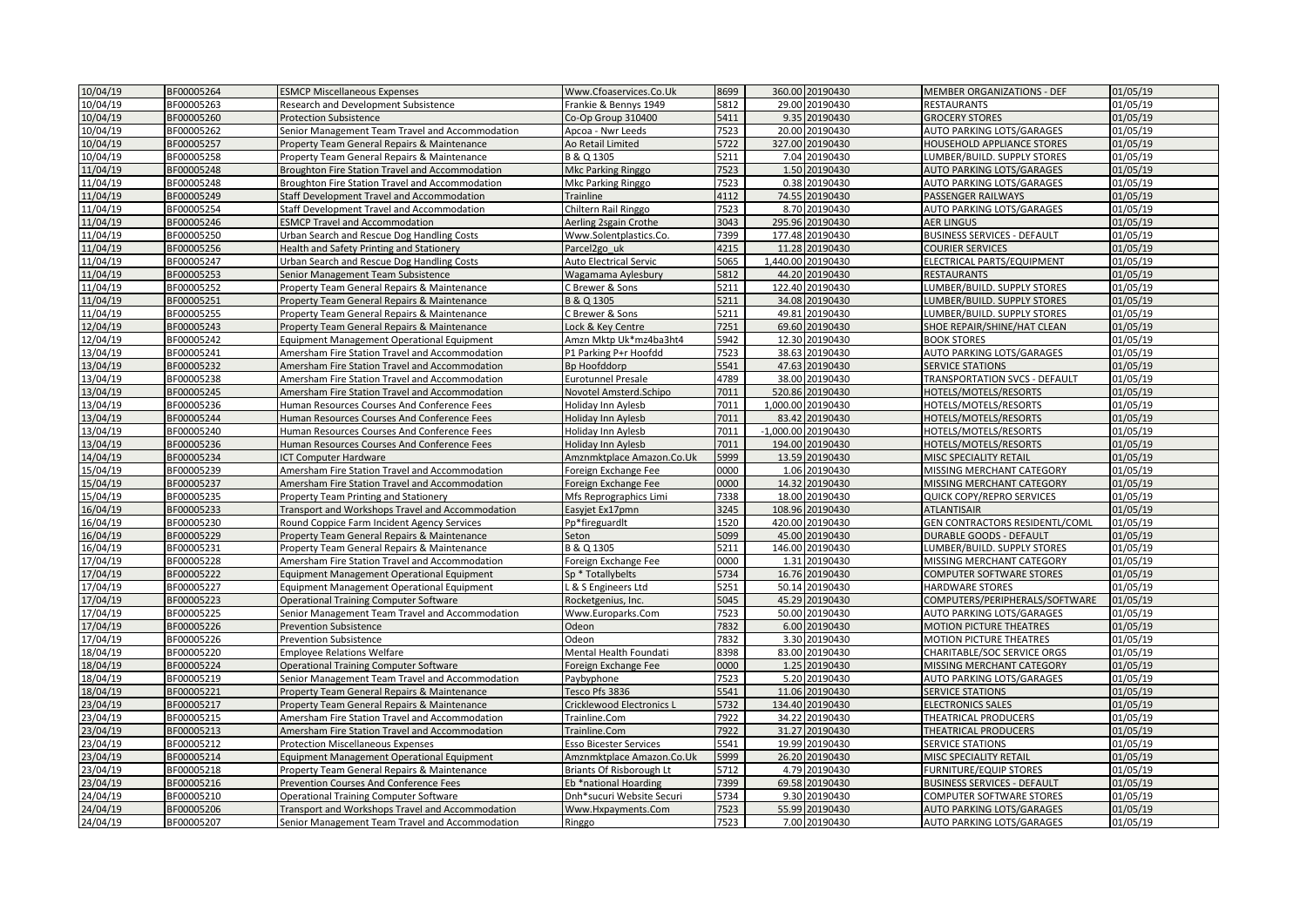| 24/04/19             | BF00005202               | Senior Management Team Travel and Accommodation                                       | Trainline                                              | 4112         | 84.41 20190430                  | PASSENGER RAILWAYS                       | 01/05/19             |
|----------------------|--------------------------|---------------------------------------------------------------------------------------|--------------------------------------------------------|--------------|---------------------------------|------------------------------------------|----------------------|
| 24/04/19             | BF00005207               | Senior Management Team Travel and Accommodation                                       | Ringgo                                                 | 7523         | 0.61 20190430                   | AUTO PARKING LOTS/GARAGES                | 01/05/19             |
| 24/04/19             | BF00005209               | Property Team General Repairs & Maintenance                                           | B & Q 1305                                             | 5211         | 7.01 20190430                   | LUMBER/BUILD. SUPPLY STORES              | 01/05/19             |
| 24/04/19             | BF00005205               | Property Team General Repairs & Maintenance                                           | New City Heating Co Lt                                 | 1711         | 14.27 20190430                  | HEATING, PLUMBING, AIR COND              | 01/05/19             |
| 24/04/19             | BF00005211               | Property Team General Repairs & Maintenance                                           | Amazon.Co.Uk*mz15m8ip4                                 | 5969         | 21.25 20190430                  | OTHER DIRECT MARKETERS                   | 01/05/19             |
| 25/04/19             | BF00005196               | Transport and Workshops Spares for Red Fleet                                          | B & Q 1305                                             | 5211         | 20.00 20190430                  | LUMBER/BUILD. SUPPLY STORES              | 01/05/19             |
| 25/04/19             | BF00005199               | <b>Equipment Management General Postage</b>                                           | Parcel2go uk                                           | 4215         | 11.28 20190430                  | <b>COURIER SERVICES</b>                  | 01/05/19             |
| 25/04/19             | BF00005198               | Equipment Management General Postage                                                  | Parcel2go uk                                           | 4215         | 11.28 20190430                  | <b>COURIER SERVICES</b>                  | 01/05/19             |
| 25/04/19             | BF00005200               | Equipment Management Operational Equipment                                            | Amznmktplace                                           | 5999         | 33.84 20190430                  | MISC SPECIALITY RETAIL                   | 01/05/19             |
| 25/04/19             | BF00005203               | Urban Search and Rescue Dog Handling Costs                                            | M6 Toll                                                | 4784         | 11.30 20190430                  | TOLL AND BRIDGE FEES                     | 01/05/19             |
| 25/04/19             | BF00005208               | Operational Training Computer Software                                                | Foreign Exchange Fee                                   | 0000         | 0.26 20190430                   | MISSING MERCHANT CATEGORY                | 01/05/19             |
| 25/04/19             | BF00005195               | Senior Management Team Travel and Accommodation                                       | Mkc Parking Ringgo                                     | 7523         | 10.00 20190430                  | AUTO PARKING LOTS/GARAGES                | 01/05/19             |
| 25/04/19             | BF00005195               | Senior Management Team Travel and Accommodation                                       | Mkc Parking Ringgo                                     | 7523         | 0.38 20190430                   | AUTO PARKING LOTS/GARAGES                | 01/05/19             |
| 25/04/19             | BF00005204               | Senior Management Team Course Catering Costs                                          | Holiday Inn Aylesb                                     | 7011         | 42.50 20190430                  | HOTELS/MOTELS/RESORTS                    | 01/05/19             |
| 25/04/19             | BF00005204               | Senior Management Team Course Catering Costs                                          | Holiday Inn Aylesb                                     | 7011         | 1.40 20190430                   | HOTELS/MOTELS/RESORTS                    | 01/05/19             |
| 25/04/19             | BF00005201               | Senior Management Team Travel and Accommodation                                       | Greater Anglia T/o                                     | 4112         | 31.70 20190430                  | PASSENGER RAILWAYS                       | 01/05/19             |
| 25/04/19             | BF00005197               | Senior Management Team Subsistence                                                    | Carlos Kitchen                                         | 5812         | 5.65 20190430                   | <b>RESTAURANTS</b>                       | 01/05/19             |
| 25/04/19             | BF00005194               | Senior Management Team Travel and Accommodation                                       | Aylesbury Station T/o                                  | 4112         | 41.20 20190430                  | PASSENGER RAILWAYS                       | 01/05/19             |
| 25/04/19             | BF00005193               | Property Team General Repairs & Maintenance                                           | B & Q 1345                                             | 5211         | 46.51 20190430                  | LUMBER/BUILD. SUPPLY STORES              | 01/05/19             |
| 26/03/19             | BF00005364               | Service Delivery Management Travel and Accommodation                                  | Tesco-Pfs 4112                                         | 5541         | 48.97 20190331                  | <b>SERVICE STATIONS</b>                  | 01/05/19             |
| 26/03/19             | BF00005369               | Protection Travel and Accommodation                                                   | Bletchley Stn T/O                                      | 4112         | 46.70 20190331                  | PASSENGER RAILWAYS                       | 01/05/19             |
| 26/03/19             | BF00005361               | Senior Management Team Travel and Accommodation                                       | Holiday Inn - Watford                                  | 3501         | 24.00 20190331                  | <b>HOLIDAY INN</b>                       | 01/05/19             |
| 26/03/19             | BF00005353               | Senior Management Team Miscellaneous Expenses                                         | Gwr Slough To                                          | 4112         | 16.80 20190331                  | PASSENGER RAILWAYS                       | 01/05/19             |
| 26/03/19             | BF00005365               | Senior Management Team Subsistence                                                    | Jurys Inn Watford F And                                | 7011         | 52.20 20190331                  | HOTELS/MOTELS/RESORTS                    | 01/05/19             |
| 26/03/19             | BF00005357               | Senior Management Team Travel and Accommodation                                       | Hotels.Com157234123825                                 | 4722         | 318.00 20190331                 | <b>TRAVEL AGENCIES</b>                   | 01/05/19             |
| 26/03/19             | BF00005351               | Senior Management Team Subsistence                                                    | The Prince George                                      | 5813         | 128.20 20190331                 | BARS/TAVERNS/LOUNGES/DISCOS              | 01/05/19             |
| 26/03/19             | BF00005356               | ICT Computer Hardware                                                                 | Amazon.Co.Uk*mz1rg3or4 Am                              | 5999         | 237.45 20190331                 | MISC SPECIALITY RETAIL                   | 01/05/19             |
| 26/03/19             | BF00005354               | Senior Management Team Travel and Accommodation                                       | <b>Town Centre Car Parks</b>                           | 7523         | 6.00 20190331                   | AUTO PARKING LOTS/GARAGES                | 01/05/19             |
| 26/03/19             | BF00005368               | Senior Management Team Subsistence                                                    | Greggs                                                 | 5812         | 3.45 20190331                   | <b>RESTAURANTS</b>                       | 01/05/19             |
| 26/03/19             | BF00005363               | Senior Management Team Subsistence                                                    | Greggs                                                 | 5812         | 8.45 20190331                   | <b>RESTAURANTS</b>                       | 01/05/19             |
| 26/03/19             | BF00005362               | Property Team Furniture                                                               | Viking Uk                                              | 5111         | 863.86 20190331                 | STATIONERY/OFFICE SUPPLIES               | 01/05/19             |
| 26/03/19             | BF00005359               | <b>Broughton Fire Station General Office Equipment</b>                                | B & Q 1345                                             | 5211         | 53.95 20190331                  | LUMBER/BUILD. SUPPLY STORES              | 01/05/19             |
| 26/03/19             | BF00005367               | <b>Staff Development Course Catering Costs</b>                                        | Tesco Store 2581                                       | 5411         | 6.00 20190331                   | <b>GROCERY STORES</b>                    | 01/05/19             |
| 26/03/19             | BF00005366               | Human Resources Travel and Accommodation                                              | Indigo Uk                                              | 7523         | 10.60 20190331                  | AUTO PARKING LOTS/GARAGES                | 01/05/19             |
| 26/03/19             | BF00005360               | Human Resources Travel and Accommodation                                              | Indigo Uk                                              | 7523         | 10.60 20190331                  | AUTO PARKING LOTS/GARAGES                | 01/05/19             |
| 26/03/19             | BF00005358               | Human Resources Travel and Accommodation                                              | Indigo Uk                                              | 7523         | $-10.60$ 20190331               | AUTO PARKING LOTS/GARAGES                | 01/05/19             |
| 26/03/19             | BF00005355               | Human Resources Travel and Accommodation                                              | Trainline                                              | 4112         | 261.62 20190331                 | PASSENGER RAILWAYS                       | 01/05/19             |
| 27/03/19             | BF00005323               | Senior Management Team Subsistence                                                    | The Bell                                               | 7011         | 359.82 20190331                 | HOTELS/MOTELS/RESORTS                    | 01/05/19             |
| 27/03/19             | BF00005345               | Transport and Workshops Operational Equipment                                         | Ch Morgon And Co.Ltd                                   | 8911         | 10.97 20190331                  | ARCHITECTURAL/ENG/SURVEY                 | 01/05/19             |
| 27/03/19             | BF00005334               | Transport and Workshops Spares for Red Fleet                                          | Switchtec.Co.Uk                                        | 5065         | 12.76 20190331                  | ELECTRICAL PARTS/EQUIPMENT               | 01/05/19             |
| 27/03/19             | BF00005345               | Transport and Workshops Spares for Red Fleet                                          | Ch Morgon And Co.Ltd                                   | 8911         | 13.09 20190331                  | ARCHITECTURAL/ENG/SURVEY                 | 01/05/19             |
| 27/03/19             | BF00005352               | Transport and Workshops Travel and Accommodation                                      | Easyjet 000ewvwksj                                     | 3245         | 258.44 20190331                 | <b>ATLANTISAIR</b>                       | 01/05/19             |
| 27/03/19             | BF00005338               | Transport and Workshops Operational Equipment                                         | Www.Toolstation.Com                                    | 5251         | 33.12 20190331                  | <b>HARDWARE STORES</b>                   | 01/05/19             |
| 27/03/19             | BF00005349               | Transport and Workshops Spares for Lease Cars                                         | Dysa                                                   | 9399         | 51.25 20190331                  | <b>GOV'T SERV - DEFAULT</b>              | 01/05/19             |
| 27/03/19             | BF00005343               | Transport and Workshops Car Leasing                                                   | Dvla Vehicle Tax                                       | 9399         | 252.50 20190331                 | <b>GOV'T SERV - DEFAULT</b>              | 01/05/19             |
| 27/03/19             | BF00005336               | Senior Management Team Subsistence                                                    | Holiday Inn - Watford                                  | 3501         | 13.00 20190331                  | <b>HOLIDAY INN</b>                       | 01/05/19             |
| 27/03/19             | BF00005337               | Senior Management Team Subsistence                                                    | Jurys Inn Watford F And                                | 7011         | 33.00 20190331                  | HOTELS/MOTELS/RESORTS                    | 01/05/19             |
| 27/03/19             | BF00005340               | CT Computer Hardware                                                                  | Argos Ltd                                              | 5310         | 49.95 20190331                  | <b>DISCOUNT STORES</b>                   | 01/05/19             |
| 27/03/19<br>27/03/19 | BF00005339<br>BF00005335 | ICT Computer Hardware                                                                 | Amzn Mktp Uk*mz47d44y4 Am<br>Amzn Mktp Uk*mz8el2fd4 Am | 5942<br>5942 | 9.99 20190331<br>39.96 20190331 | <b>BOOK STORES</b><br><b>BOOK STORES</b> | 01/05/19<br>01/05/19 |
|                      |                          | ICT Computer Hardware                                                                 |                                                        |              |                                 |                                          |                      |
| 27/03/19<br>27/03/19 | BF00005342               | Senior Management Team Subsistence                                                    | Pret A Manger                                          | 5812<br>5812 | 2.10 20190331<br>3.25 20190331  | <b>RESTAURANTS</b><br><b>RESTAURANTS</b> | 01/05/19<br>01/05/19 |
|                      | BF00005346               | Senior Management Team Subsistence                                                    | Greggs                                                 |              |                                 | AUTO PARKING LOTS/GARAGES                |                      |
| 27/03/19<br>27/03/19 | BF00005344<br>BF00005348 | Senior Management Team Travel and Accommodation<br>Senior Management Team Subsistence | Town Centre Car Parks<br>Pret A Manger                 | 7523<br>5812 | 6.00 20190331<br>2.99 20190331  | <b>RESTAURANTS</b>                       | 01/05/19<br>01/05/19 |
| 27/03/19             | BF00005350               | Senior Management Team Travel and Accommodation                                       | Saba Park Solutions (Uk                                | 7523         | 8.30 20190331                   | AUTO PARKING LOTS/GARAGES                | 01/05/19             |
| 27/03/19             | BF00005347               | Senior Management Team Subsistence                                                    | Holiday Inn - Watford                                  | 3501         | 5.75 20190331                   | <b>HOLIDAY INN</b>                       | 01/05/19             |
| 27/03/19             | BF00005341               | <b>Staff Development Course Catering Costs</b>                                        | Tesco Store 2581                                       | 5411         | 10.00 20190331                  | <b>GROCERY STORES</b>                    | 01/05/19             |
|                      |                          |                                                                                       |                                                        |              |                                 |                                          |                      |